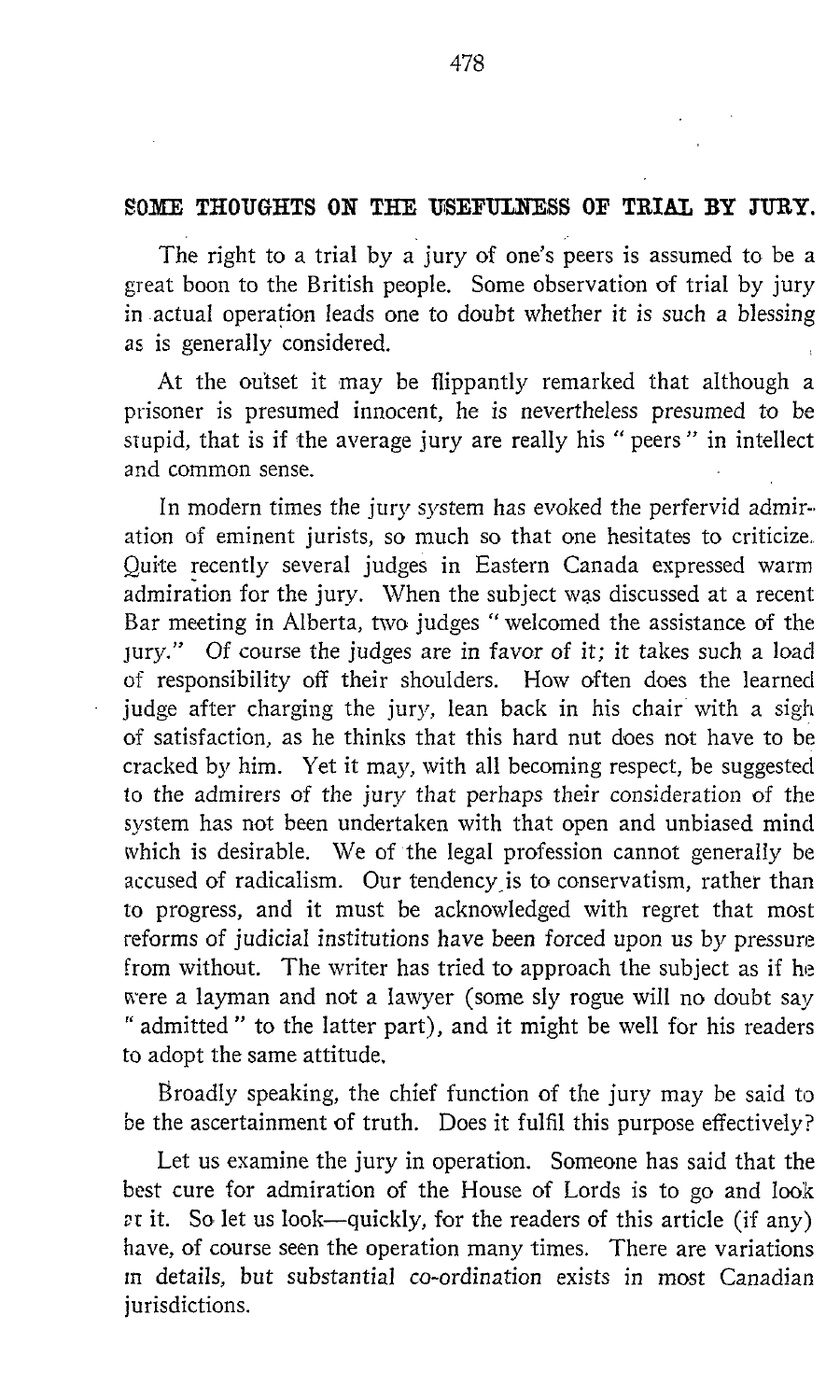## Sept., 1927] Thoughts on Usefulness of Trial by Jury. 479

First; as to choosing the, jury. The statute excludes certain classes and professions-necessarily, no doubt, but in reading over the list of exceptions one-must regret the necessity, for it .includes inany who by training and experience should have more than average intelli gence-men who might be. likely to, function judicially. However, let that pass. It is sufficient to note that the statute provides for no standard of intelligence, experience or training. The panel is drawn from a class containing, doubtless, some who are well qualified for jury service, but it is safe to say that seventy-five per cent. are unfitted. Mark this; it, is a mere chance if any of the panel are of the. qualified twenty-five per cent. ; they may be entirely of the incompetent remainder. When the panel gets into Court, the jury is chosen by the same haphazard method. No effort is made to get the best qualified men. Even in challenging for cause, the chief ground is bias or interest<sub>1</sub>-lack of training or experience is not a ground for challenge.

' Enough has been said to demonstrate the truth of this proposi= tion,-that intelligence, training, experience, education, temperament, are of no importance in selecting a jury. In fact the jury system seems to be based upon a fallacy, viz., that the ascertainment of truth- is â matter in which experience and training are unnecessary. I-et this fact be kept clearly in mind, that under the system of drawing the panel and selecting the jury there is no assurance that the case will not be tried by the most ignorant, stupid, narrow-minded and temperamental of men.

Now that our jury is chosen, how do they carry out their func-<br>no of ascertaining the truth? Are there any defects? The first tion of ascertaining the truth? Are there any defects? arises from a matter already referred to,-lack of experience. It is very seldom that there is even one juror who has served before. . The fact that he has served before is generally advanced as a reason for excusing him from further service. He has done his duty. In all other matters experience is considered to be an asset, and every effort is directed towards getting men of experience. With jurors the opposite method is pursued. That experience is a valuable teacher, is such a well founded truth. that the writer would refrain from mentioning it, but at the risk of being tedious we have again to observe that experience is presumed to be of no value to jurors; indeed the theory seems to be that they are better without it. Yet I would like to ask any man who has served on a jury, whether he couldn't do it better if he had it to do over again.

Another disability suffered by nearly every juryman is the natural bewilderment and confusion arising from the strange situation and

32-c.b.r.-vol. v.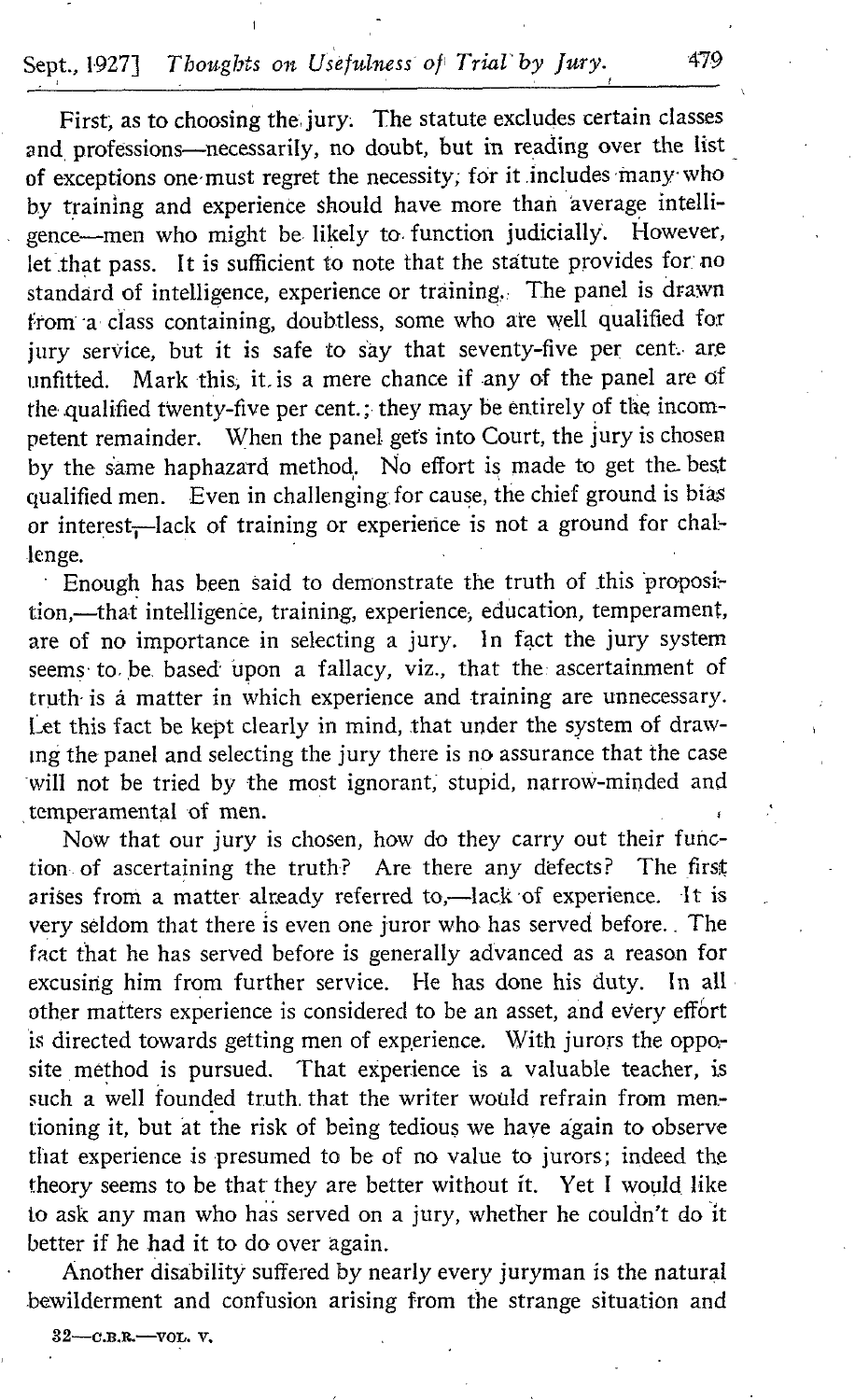surroundings in which he finds himself. " Gentlemen, in reaching a conclusion as to these matters, you have simply to apply the ordinary rules of common sense which you use in solving the problems of your own business." How often do we hear these words-addressed to the jury. How easy to lay down the rule; how hard to follow it. Unfortunately the juror is not engaged in his own business. The matters at issue are most likely not connected with his own business at all. Incidents occur, passages between counsel, which have no meaning to him whatsoever. Language is used which he most likely understands but dimly. Everything tends to his confusion and to render him other than normal. Every practitioner can give instances of gross stupidity exhibited by jurors who are in fact men of average intelligence. These blunders are largely due to the bewilderment and confusion referred to. Counsel could perhaps relieve this to some extent. We take too much for granted. Do the jury realize the difference between evidence and argument? How many jurymen know that the facts are to be ascertained from the sworn statements of the witnesses and not from the speeches of counsel? How often do counsel explain the meaning of plaintiff and defendant? A childish statement, you say. But remember that in these matters the persons you are addressing are children. One must speak to them in terms they can understand. In a recent trial, probably the longest ever held in Canada, it is said that on the twenty-fifth day a juror inquired which side " the little fat fellow " was on! However, this is digression. It is sufficient to say that having run the risk of getting the most stupid of the persons eligible for service, the jury functions at much less than the standard of its average mentality.

Another factor which tends to lower the efficiency of the jury, is the unwillingness of men of ability, experience and good judgment to serve. If they are men of ability and good judgment, they have without doubt attained to positions of importance and can ill afford the time to serve on juries. 1t is idle to say that it is a matter of duty and good citizenship. Men in high executive positions, men engaged in running their own big business, simply cannot be spared. Time and again the writer has seen the very men on the panel, who by reason of their training, experience and knowledge of men and affairs might be expected to make good jurors, excused on perfectly fair and reasonable grounds. Even the ordinary man serves unwillingly, at least in civil cases. In criminal cases he may perceive how the matter is of importance to him as a good citizen, but in civil cases his feeling, <sup>I</sup> am certain, is that he ought not to be forced for <sup>a</sup> dollar <sup>a</sup> day to settle disputes between individuals. He feels that it is not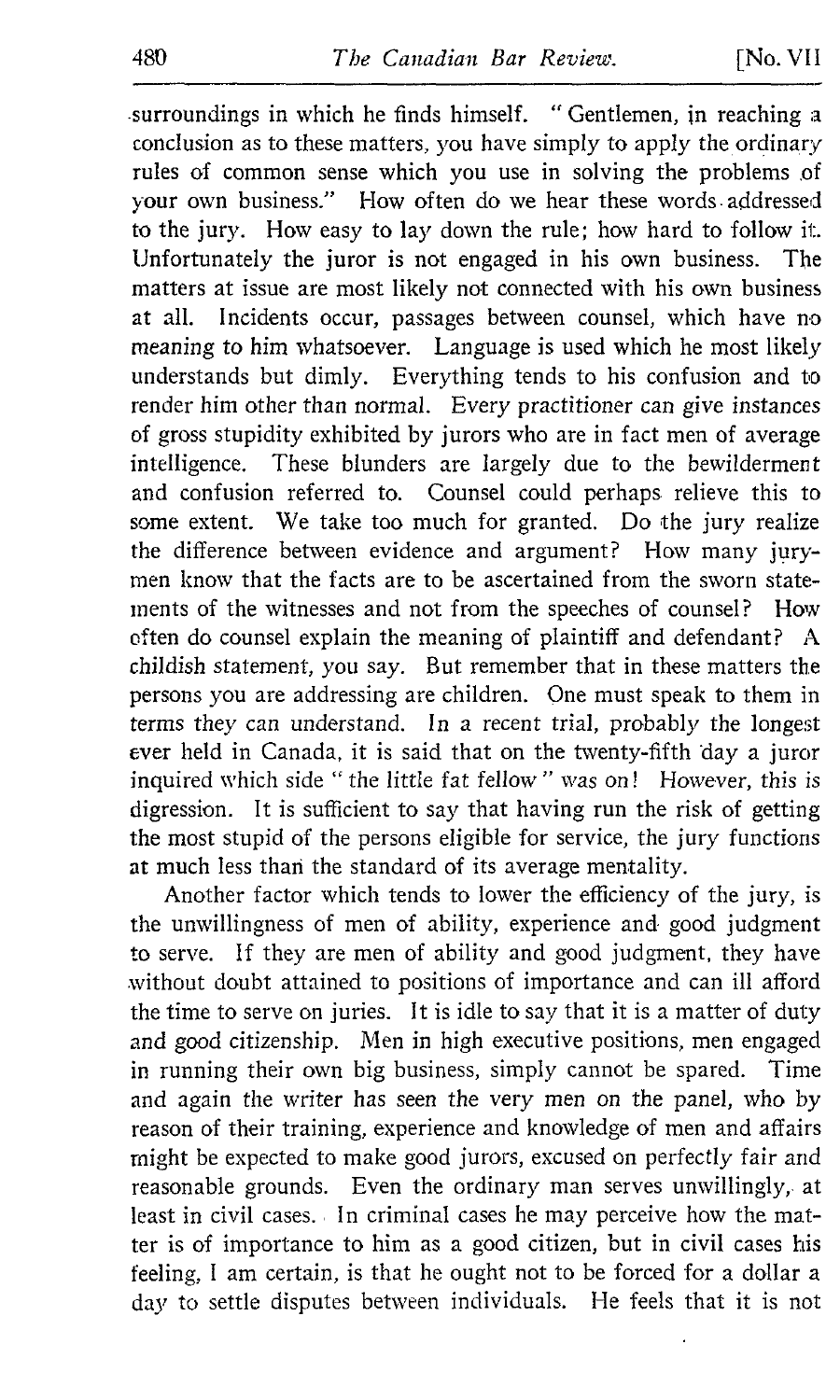## Septi, 1927] Thoughts on Usefulness of Trial by Jury.

his business and that it is an imposition to drag him into it at considerable personal loss. And in these days no one serves on a jury without being actually out of pocket, unless he be a hobot seen an Che hesitates to cite instances of the failure of the jury to function efficiently. Examples will at once come to the mind of every reader. One may be referred to: the cases of Alyea N. Canadian National Railway Co. and Hodges v. Canadian National Railway Co., reported together in (1925) 57 O.L.R. 665. The writer came upon it accidentally the other day. The plaintiffs were claiming damages caused by the alleged negligence of the defendant company. It is unnecessary to go into all the details, but at the end of the trial the foreman of the jury asked this question: "The question that was troubling us mostly a while ago is, if we give a verdict in favor of the Railway Company making the railway not guilty, can we allow Mr. Alvea damages as far as his damages go?": At the end of the trial, after what Mr. Justice Middleton described "a very careful charge," the jury had failed to grasp the issue-failed to get even the most elementary conception of its duties. And the conception

... One other instance may be given, arising in a jury trial, in which the action was against a railway company for damages for personal injuries. Questions were put to the jury, the first two being the usual questions as to whether there was negligence on the part of the defendant, and if so what the negligence was. The third question was as follows: "If there was any negligence, was it the cause of the plaintiff's accident?" This would seem to be a simple question which could not be misunderstood by any person of average intelligence, and in any event the effect of the answer to this question upon the plaintiff's claim, was carefully explained to the jury by the trial Judge in an exceedingly lucid charge, and in particular the Judge said: "Was it that failure or omission on the part of the railway company's employees to do their duty that was responsible for the accident with which this unfortunate man met? If it was not, then the company is not responsible."

Now surely after such directions, any person of average intelligence would realize that a negative answer to this question would defeat the plaintiff's claim. The jury answered this question in the negative, and after the case was all over and judgment had been entered for the defendant, several jurymen expressed surprise at the result, as they thought they were finding in favor of the plaintiff!

If the jury is so efficient, it is astonishing how many safeguards require to be drawn around it. These are so well known, that only one illustration need be given: No comment is to be made upon the